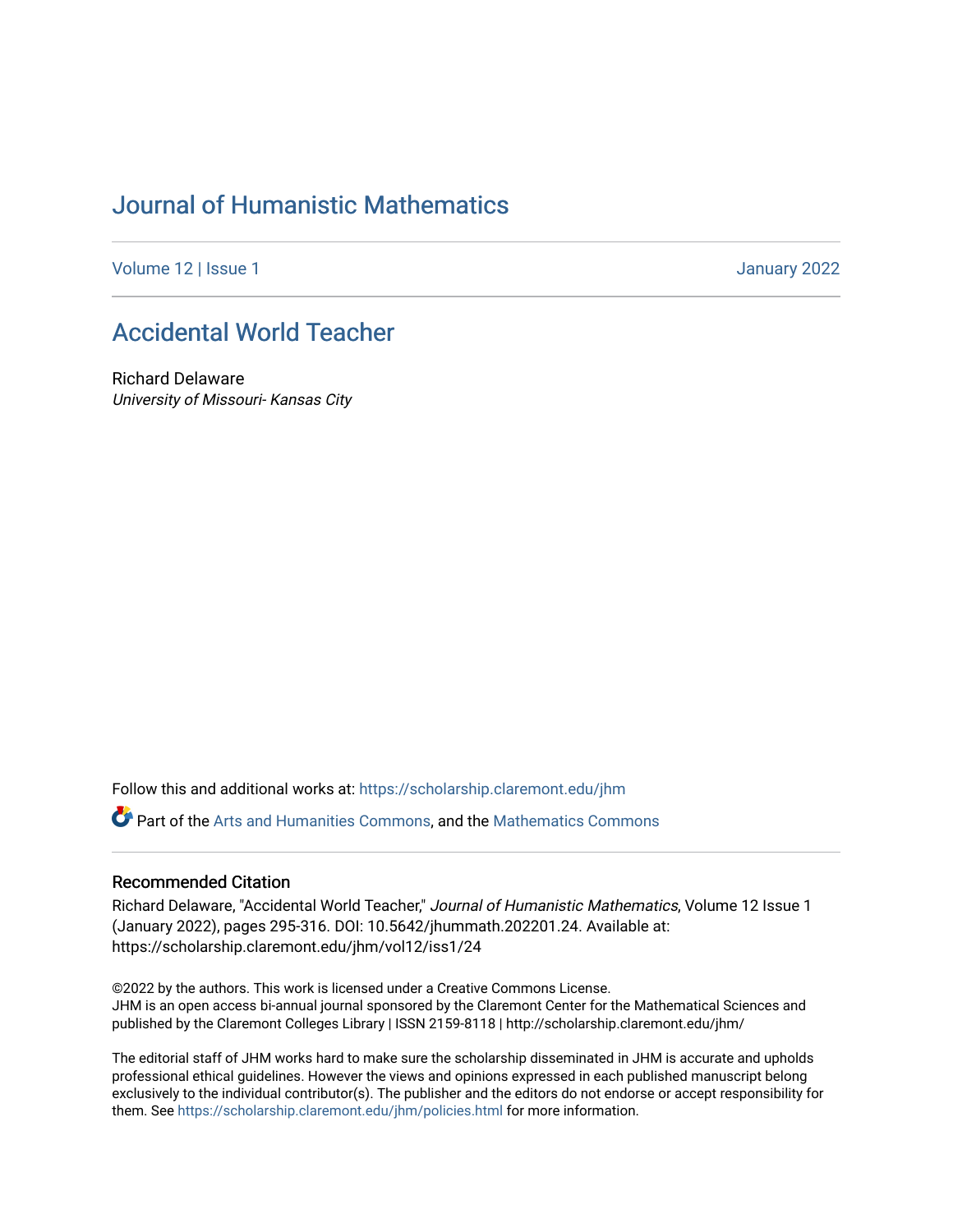# Accidental World Teacher

Richard Delaware

Department of Mathematics & Statistics, University of Missouri - Kansas City, USA delawarer@umkc.edu

## Synopsis

When the College Algebra and Calculus I video courses I created were posted on my university's YouTube channel in 2009, I suddenly began to receive dozens of heartfelt emails from students around the world thanking me. Here I tell the story of the creation of those videos and sample the effect they seem to have had over the last decade, as I accidentally became a teacher available to the entire planet.

Keywords: video, YouTube, college algebra, calculus, education.

## 1. Prologue - Voices

. . . Your skills and knowledge are very, very much appreciated. Words do not describe what it means to returning adult students like myself who suffer from attention deficit or are on time restrictions due to work and this economy. . .

(Edward, 29 May 2009)

I am Pandiyan from India, born to farmer family and for me economically not viable to undertake schooling through English medium and higher education as well. But I had a rigid thought to get into Engineering. . .

While I am taking Engineering Math it was very much hard for me to cope up with the concepts. More over even if I approach the faculties I am hopeless. I came to know about your lectures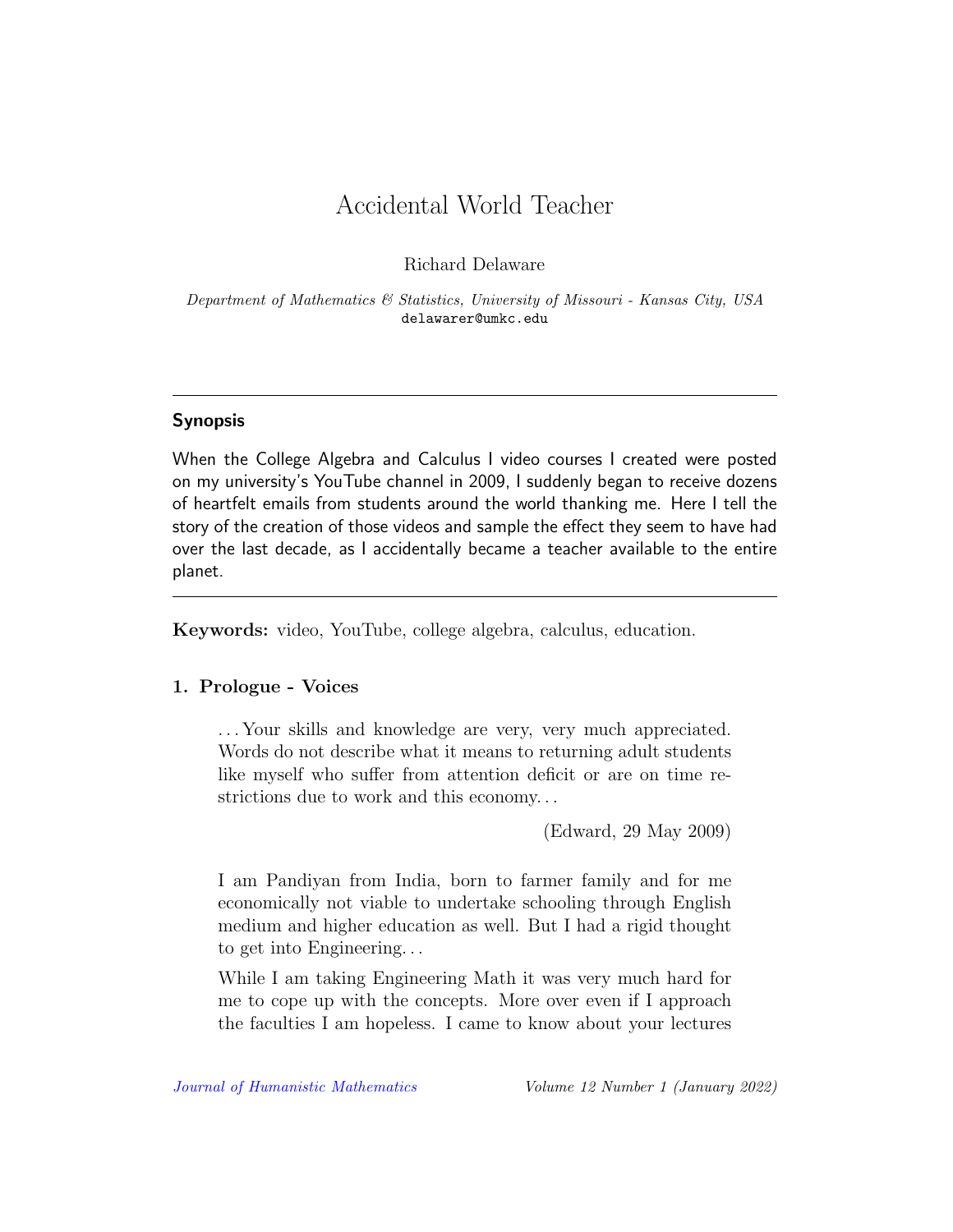through my friends. . . to acknowledge for your service this is feeling from my soul.

(Pandiyan, 6 August 2010)

I am a stay at home mom of 2 children... You are changing so many peoples' lives. . .

(Nirusha, 16 September 2010)

. . . most of all thank you for remembering what it is not to understand.

(Gerri, 10 February 2011)

I have discovered an insatiable interest and desire for mathematics. . .

(Curtis, 19 March 2011)

. . . had your lectures been available at the time, they would have probably changed the direction of my career. United Kingdom

(Mirjan, 15 July 2011)

. . . I am an airline captain from Argentina and I wanted to take a moment to send you this email . . . a small note from this part of planet Earth so that you know your excellent work made it all the way down here, was received with gratitude, and keeps serving its purpose every day.

(Ignacio, 5 July 2012)

Unfortunately, most videos there [on YouTube] show only "how", but not "why". And then I found your lectures. . .

(Anna, 6 July 2012)

While in college in '98, I lost my parents and left school without my degree. . . Your course is allowing me the opportunity to reignite my mind. . .

(Dean, 23 September 2012)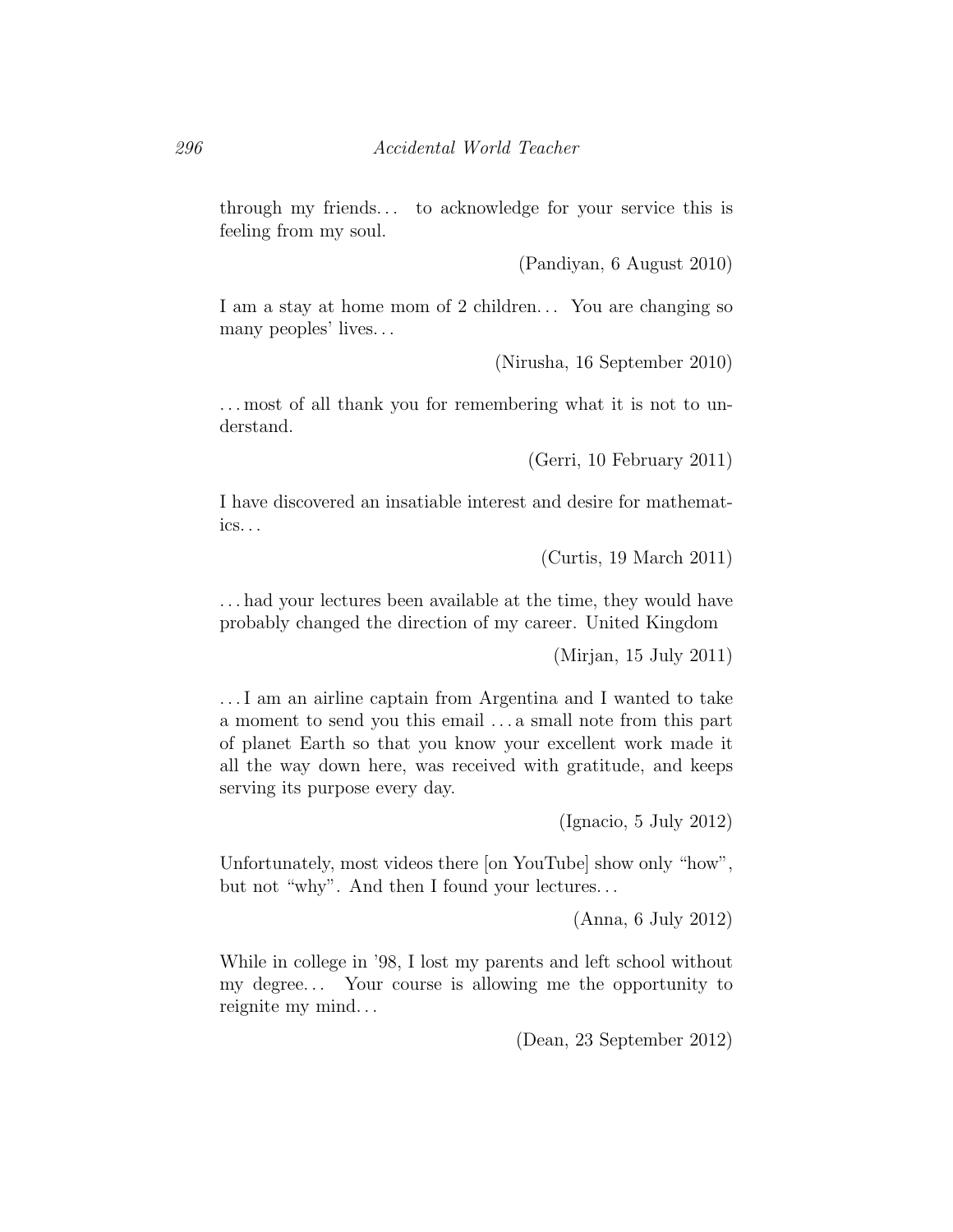. . . please do something for the poor s.ckers (like me) all around the globe and put your a\$\$ on video yet again before you die. Thank you :)

(Johnny, 3 March 2013)

Had I encountered a teacher of your caliber I may have gone on to a Mathematics major in college. . .

(Jim, 9 October 2013)

Because of you I am not afraid to take mathematics any more. . .

(Daniel, 30 December 2013)

. . . allowed me to stop questioning my own intelligence. . .

(Sabrina, 23 October 2014)

. . . you're a rockstar to many people out there.

(Jeremy, 26 March 2015)

I retired from the Fire Department in my city after 29 1/2 years. I decided to start a new career in education. . . These videos helped me to reach my goal. I passed my state mathematics content exam, and have accepted a position in the math department in my local school district. . . Thanks!!!!!!

(Willis, 10 August 2016)

I have loved mathematics all my life; however struggled with it all my life. I feel like I have been reborn. . .

(Branden, 15 April 2017)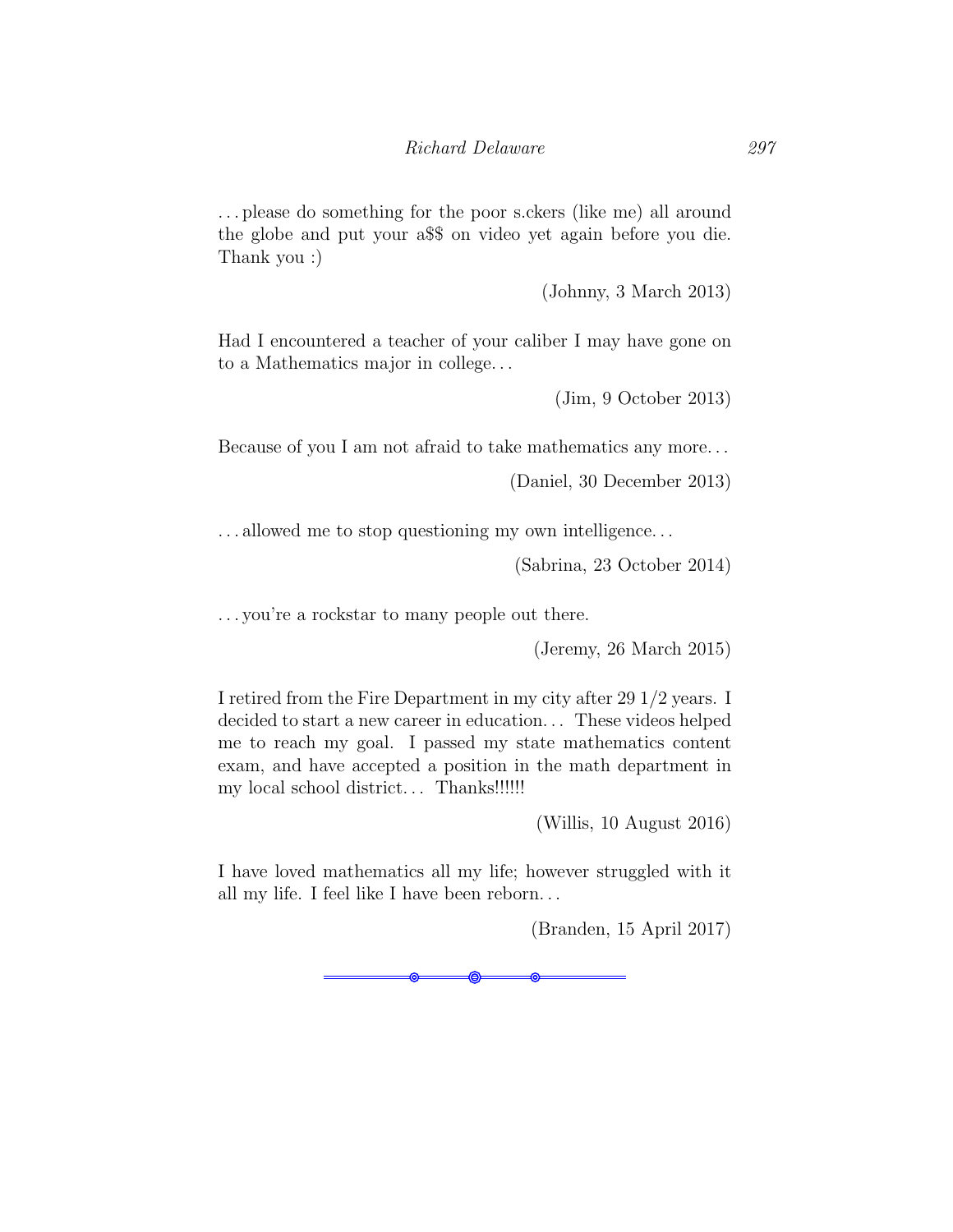### 2. Unexpected

Teachers rarely hear back from their students after classes end. This is natural and expected—a handful of comments immediately after the course, maybe a response if you request from them letters of recommendation for some award in later years. Mostly, however, nothing. The river of students' lives flows away as it should. So, when unexpected praise does come, we are pleased.

Since 2009, more than a decade now, I have received over 250 personal email messages about my YouTube College Algebra and Calculus I course videos from respondents in at least forty-eight countries around the world. This doesn't include subsequent email exchanges I had with many of them, answering mathematical questions or other inquiries. 250 doesn't seem like many. But, since my contact information is not on the videos, all these correspondents had to seek out my email address in order to send me these personal messages. After spending hours and hours online "with me" as my virtual student, they felt emboldened to share their stories and their thanks. Like many of them, I was a first generation college student. Hearing how my video effort has been appreciated in detail, not only in their hours of viewing time, but by their taking of hundreds of pages of careful notes, heartens me. I continue to be moved and humbled by their revelations.

These videos were intended for a local use: Missouri rural high school students or students at my university in need of additional help. How they suddenly acquired a global audience is decidedly not my achievement alone, but the result of the shared dedication of several parties.

First, the University of Missouri – Kansas City (UMKC) Center for Academic Development (CAD) initiated and implemented both video series. Deanna Martin of the CAD, and 1973 founder at UMKC of the International Supplemental Instruction program, approached me in 1997 to record a set of College Algebra videos for the Video-based Supplemental Instruction (VSI) program, to add to their existing collection of videos for World History, Chemistry, and Physics. My qualifications were a Master's degree in Mathematics, having taught university mathematics for about seventeen years, and having won two years earlier a Dean's Award for Outstanding Teaching. I was hired and would complete these videos by July 1998. Likewise, six years later the CAD approached and hired me in early 2004, after I had earned my Ph.D. in Mathematics, to create a similar collection of Calculus I videos by the end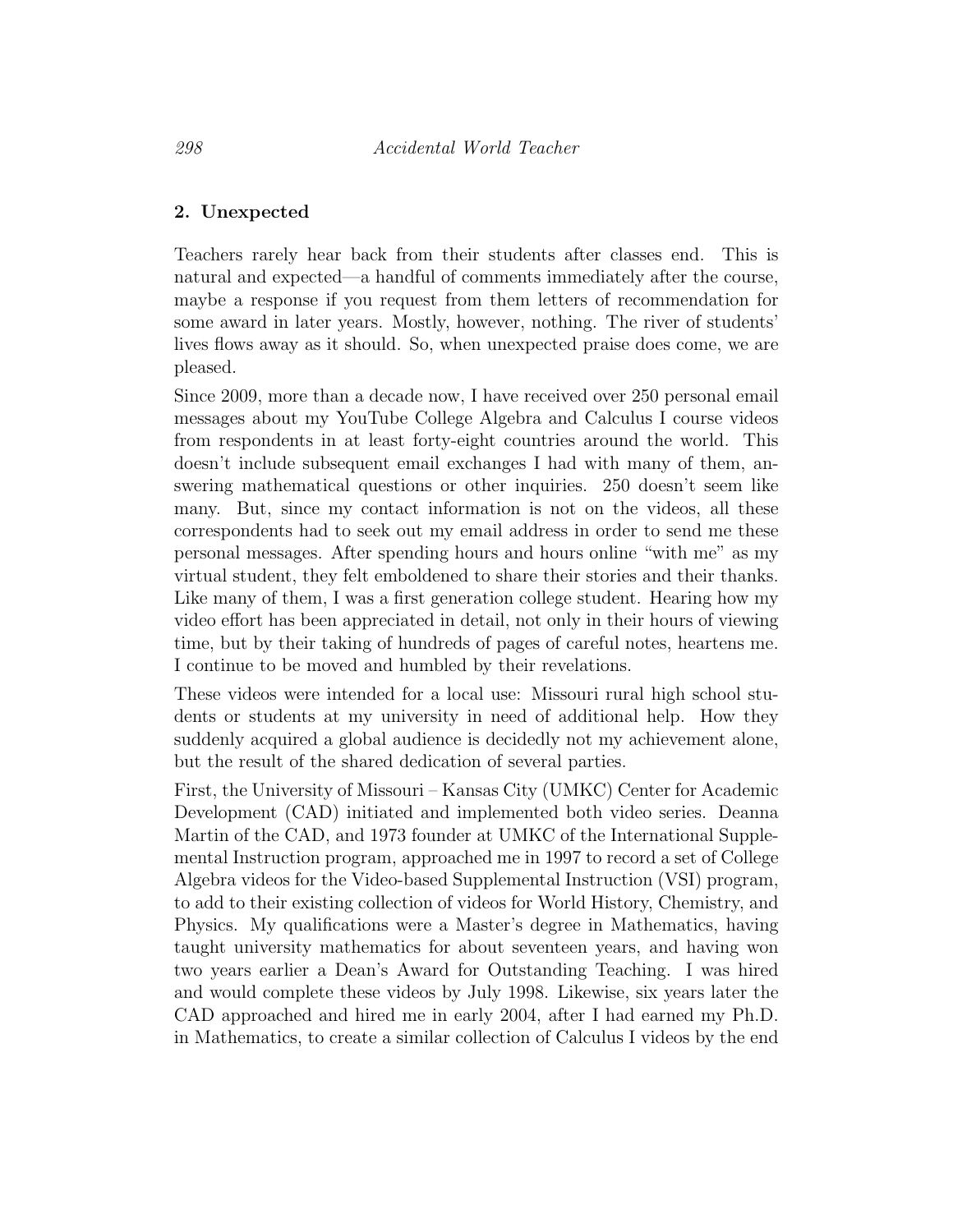of summer 2005. Note that for both video series the word "Supplemental" in the phrase "Video-based Supplemental Instruction" is a misnomer. The College Algebra and Calculus I videos in fact form complete lecture courses and are not just collections of supplementary reviews. Note too that the VSI program pioneered the "stop tape" pedagogical feature of the videos (described below). Finally, when UMKC opened a YouTube channel in 2009 and looked around campus for video content to post, the CAD agreed to allow all these videos to be posted, and so deserves the credit for making them freely available to the world.

Second, the organization of the mathematical content in the videos for both courses was based on the textbooks I chose to use. Although I freely added or revised sections and removed all references to a particular text, those authors get the credit for the breadth of coverage and in what order the algebra and calculus topics unfolded.

Otherwise indeed, the teaching performance choices on the videos are mine.

## 3. College Algebra onto Video

From November 1997 to July 1998, in the UMKC campus video studio I spent about eighty-five hours recording an entire university College Algebra course for the VSI program. These recordings gelled after my many edits to about forty-three hours of video.

The VSI program provided students in rural Missouri high schools the opportunity to take UMKC courses for college credit when their school had no faculty qualified to be certified as dual-credit instructors for the UMKC High School College Partnership program. Schools used the videos for lectures and used tests written and graded at UMKC, while day-to-day problem solving and homework was taught by their local high school teachers using a VSIdesigned handbook. In addition, some VSI courses were offered at UMKC to fulfill a remedial role. I was the UMKC "instructor of record" assigning VSI College Algebra grades for all those rural students each academic year from 1999 to 2015.

When I began this College Algebra project, my first thought was to learn from existing mathematics video series, such as those provided by textbook companies. But most series were review or summary videos, not true lecture courses. I disliked them and was not impressed with the apparent pedagogy.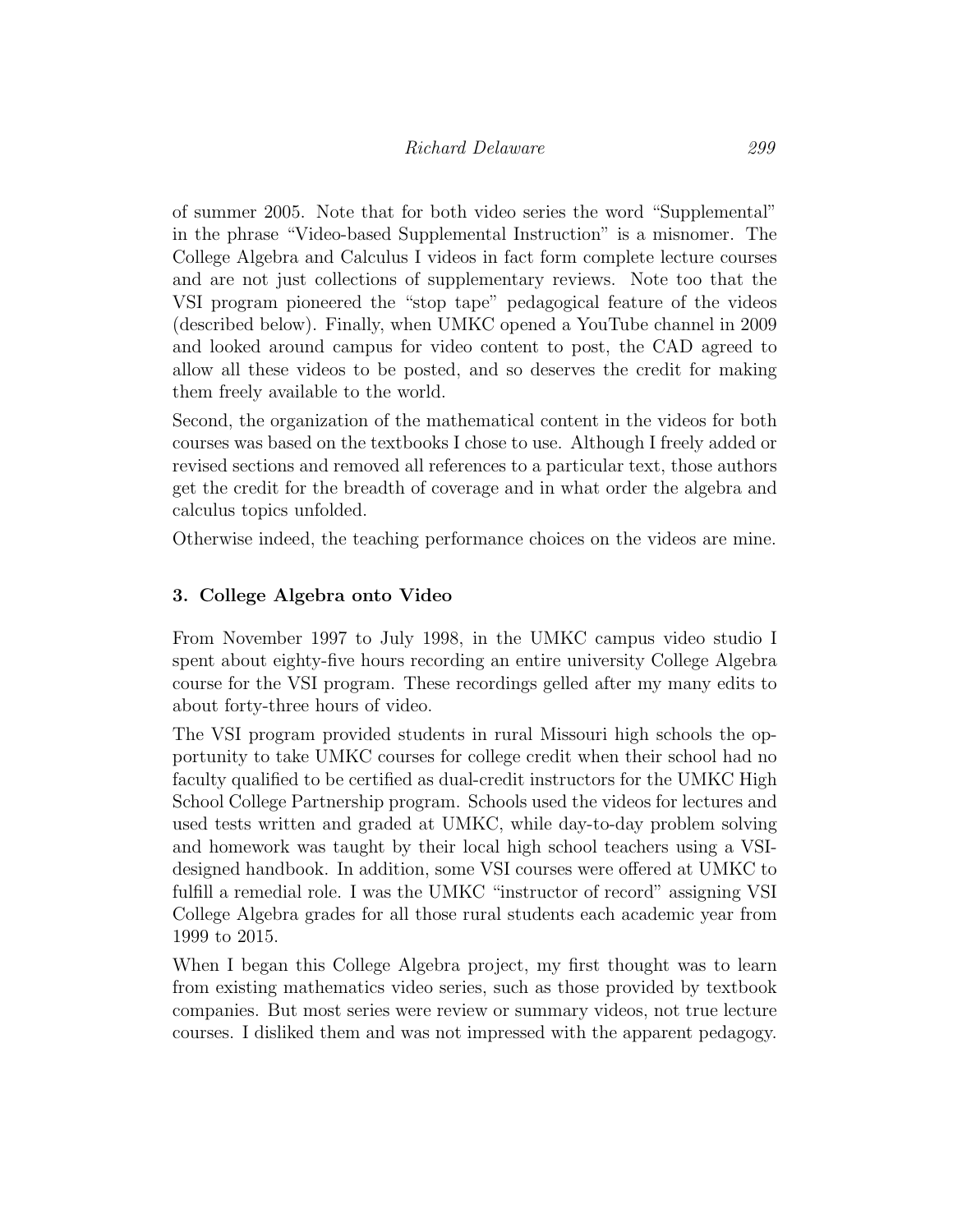The video instructors were either sloppy in presentation (poor notational choices, randomly leaving out equals signs, performing algebraic steps magically, and the like), or exhibited "canned" completed problems to discuss, rather than conveying the process of solution and the reasoning that led to it. It is as much the important patterns of thought (How do I start? What do I do next?) and habits of presentation (Be organized. Use standard notation, etc.) that students should learn from us, as it is the content of College Algebra. The skills of algebra must be demonstrated as a living process if the ideas underlying them are to be made clear. I saw none of this on those video series.

I chose my style on the videos to maximize the effect of watching mathematics appear in real time on the screen with concurrent verbal commentary, just as might happen in the classroom. When I teach in front of a chalkboard or whiteboard, I have both gesture and movement across the front of the room available to me to draw together the fore and aft of visually-presented arguments, all of which the students can see simultaneously. On video, since the screen is so small, this past-and-present simultaneity is lost. So, I organized the material into small coherent chunks, save for a couple of theoretical discussions that really could not be trimmed, to capture as much as I could of the board experience given the strictures of the medium.

I avoided dead silence as the "moving hand writes" across the page, by talking my way through the work, and projected as much energy as I could while seated, seen mostly in the lower right corner of the screen, and while lecturing to a black void with no students present for feedback. Humor even reared its head from time to time. Of course, over the many hours of recording my verbal "patter" may occasionally have degenerated into babbling. I chose to keep the notation, topic headings, and the like as generic as possible, so as not to be tied to a particular text. To lower expenses, camera work was kept to a minimum. I constructed all the PowerPoint slides, including whimsical lecture titles such as: "Basics: Remembrance of Things Past" (my nod to Marcel Proust), "The Language of Mathematics" (my quick explanation of a persistent underlying mystery to students), "The Powers That Be: Exponents" (a little word play), and "The X-Y Files: The Proof is in Here" (riffing off a popular television series).

In the editing process, with help from the studio technician, I looked to find and have repaired all minor errors, both vocal and visual. Some were difficult to fix without re-recording a long but otherwise correct segment.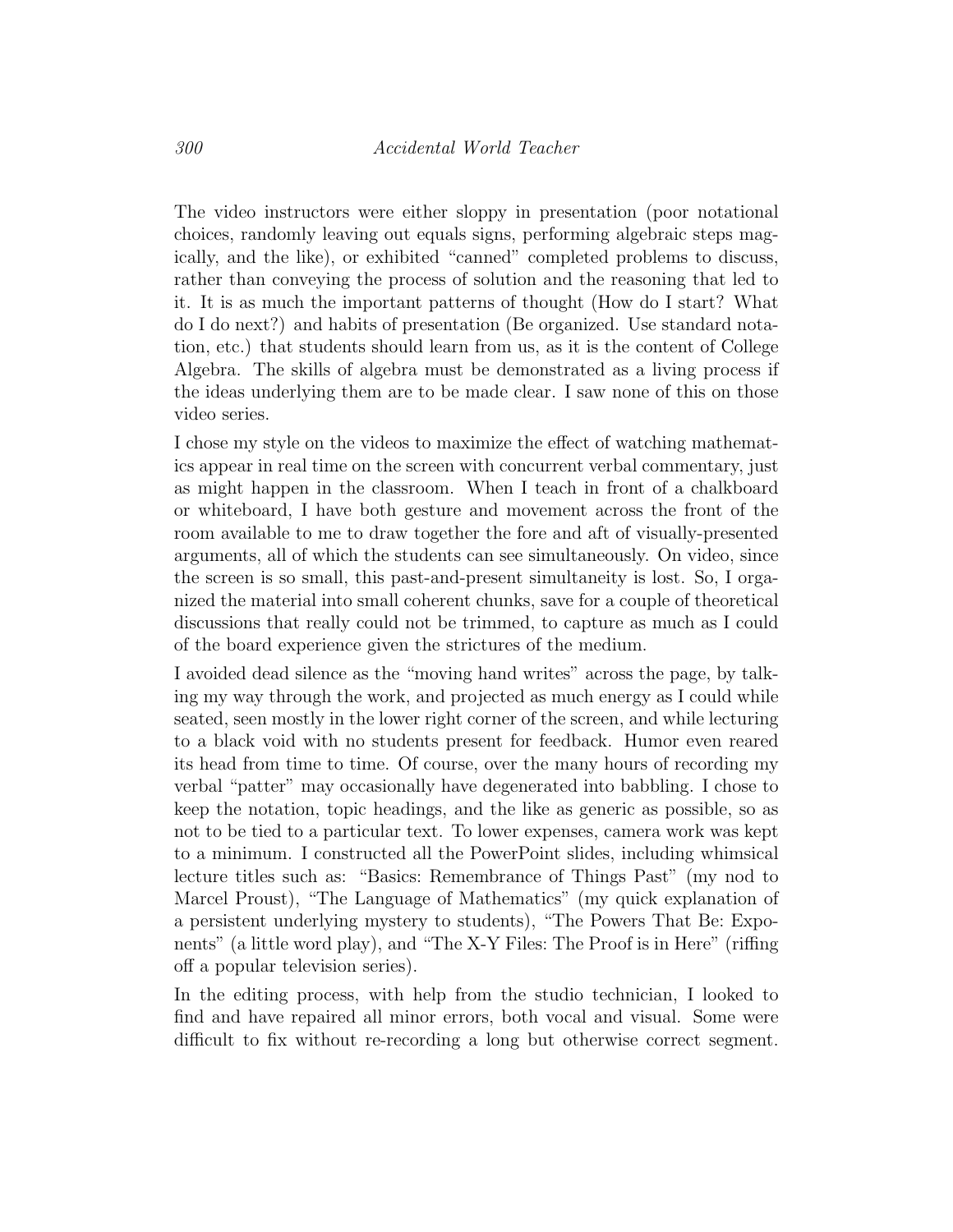I must admit that as a man who likes to repeatedly revise his written work, the impossibility of "tweaking" parts of recordings without having to re-do an entire patch was frustrating, though I came to accept it as another inevitable compromise of the video medium. There were also errors that we did not correct, but which I self-corrected on the videos soon after they occurred, as I might catch myself in a class.

As mentioned, in the VSI setting these videos are played to students during a class period by a high school mathematics teacher who then has them discuss what they've seen and taken notes upon and work many problems as indicated in the handbook. I am video-present as lecturer, but as is the nature of a video course, I am absent in problem-solving sessions where much of the real learning takes place. So, I included on the videos a selection of examples, some easy, some hard, some optional, to at least lay the groundwork for learning to solve problems in the course. After a lecture segment, I will start a problem, then pause while the "stop tape" sign pops up with its characteristic loud attention-demanding whistle, at which moment the instructor halts the video playback. In the break, students work on the problem themselves. When the instructor re-starts the video, for students to compare with their work I demonstrate one possible solution hoping for the same "Aha!" moment I might elicit were I there in person. A diligent student can find in these stop-tape completions enough useful advice to successfully begin to master problem-solving skills.

The choice of algebra topics covered was a blend of those in the text I chose to base the videos upon (in which a graphing approach was emphasized), what UMKC actually covered in such a course (using a different text), and what I thought essential from my own years of teaching. The reference text was College Algebra Enhanced with Graphing Utilities, by Sullivan & Sullivan, 1st Edition, 1996, Prentice Hall. I avoided tricks or algorithms of limited long-term use. Enrichment topics appear only in the final X-Y Files video, where an instructor may choose to use them or not. Overall, I recorded more material than instructors may need to present, so that some choice is left to them, which I hoped would increase the flexibility of the course as well as the shelf-life of the videos.

Figure [1](#page-8-0) from the videos is an image of function notation  $f(\Box)$ , in extreme (!) close-up. Figure [2](#page-8-1) presents a function  $g$  drawn as a machine, taking input values t and producing output values  $q(t)$ .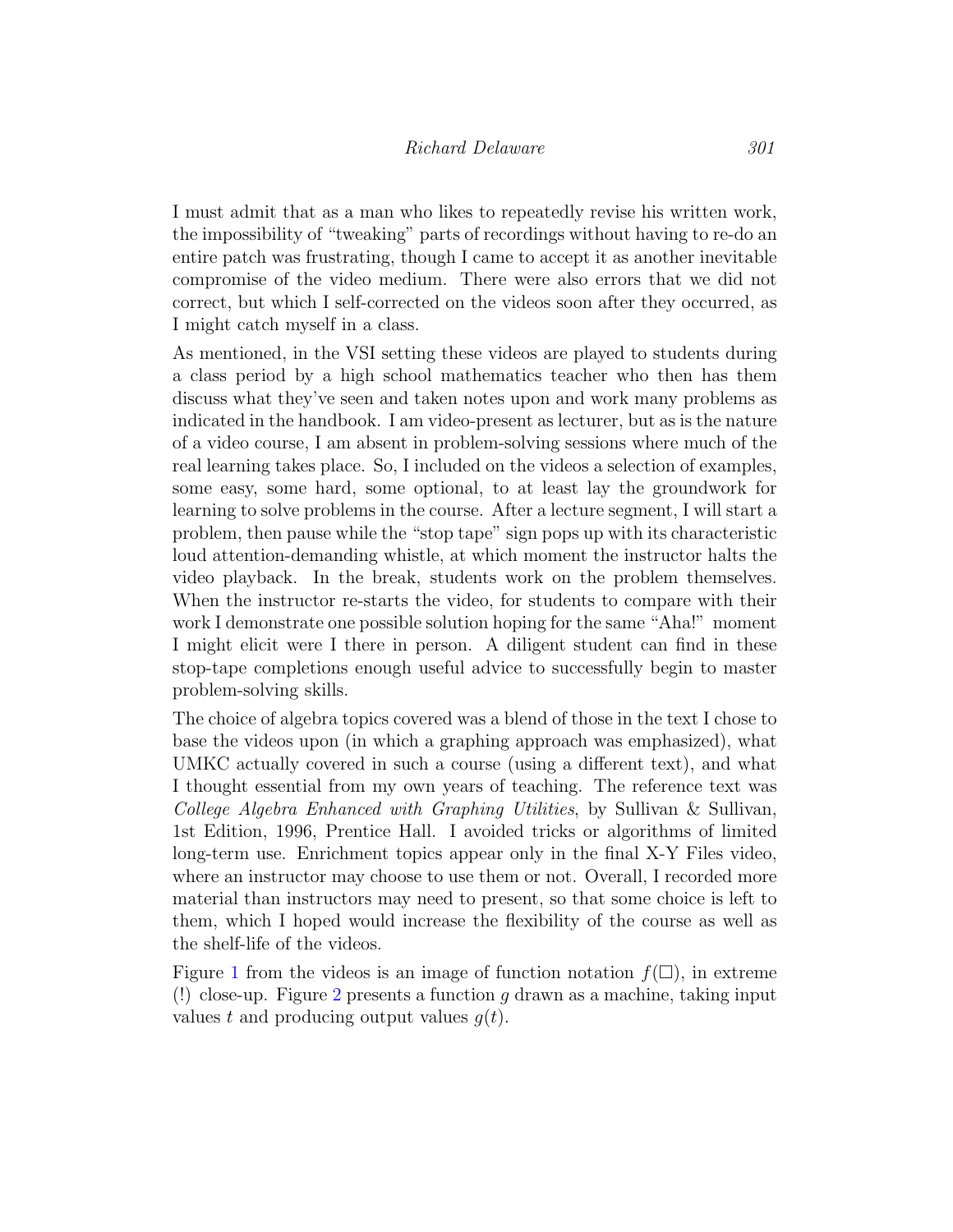

<span id="page-8-0"></span>Figure 1: Sketch by the author, 1998.



<span id="page-8-1"></span>Figure 2: Sketch by the author, 1998.

Figure [3](#page-9-0) shows how to find what domain values x cause range values  $f(x)$  to be nonnegative.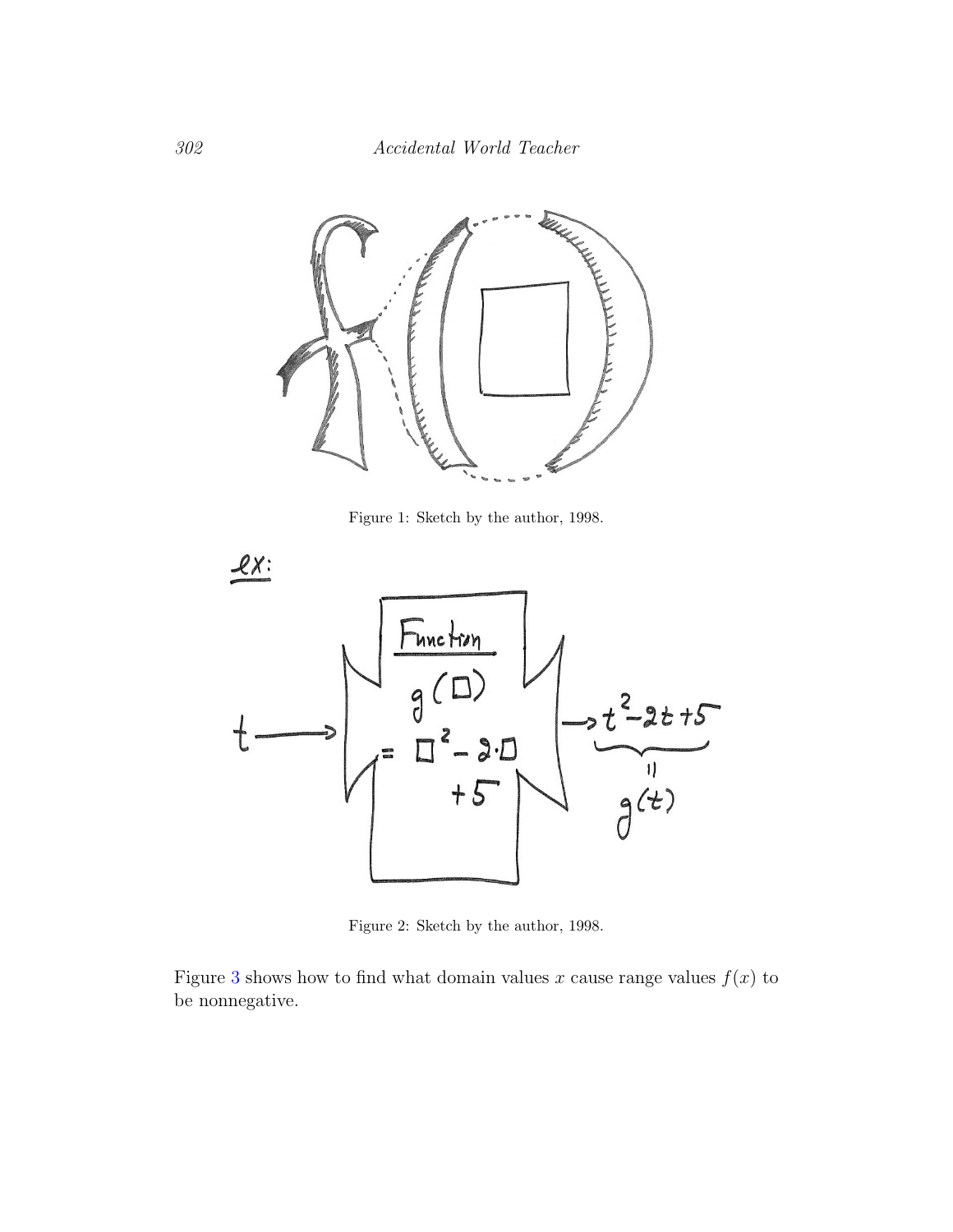

Figure 3: Sketch by the author, 1998.

I live at the tip of Cape Cod MA and the nearest college is 2 hours away. Again, thanks from me and all the others lucky enough to view your lessons.

<span id="page-9-0"></span>(Lois, 12 September 2011)

Thanks to your lectures I have been getting A's all semester long. Not only have you helped me to have a solid understanding of all of the course material, but you have also helped me to develop an appreciation for math that I'd never had before. Thank you so much.

(Thomas, Lexington, KY, 28 November 2014)

## 4. The Joy of Technical Details

How we crafted the videos drew email questions to me.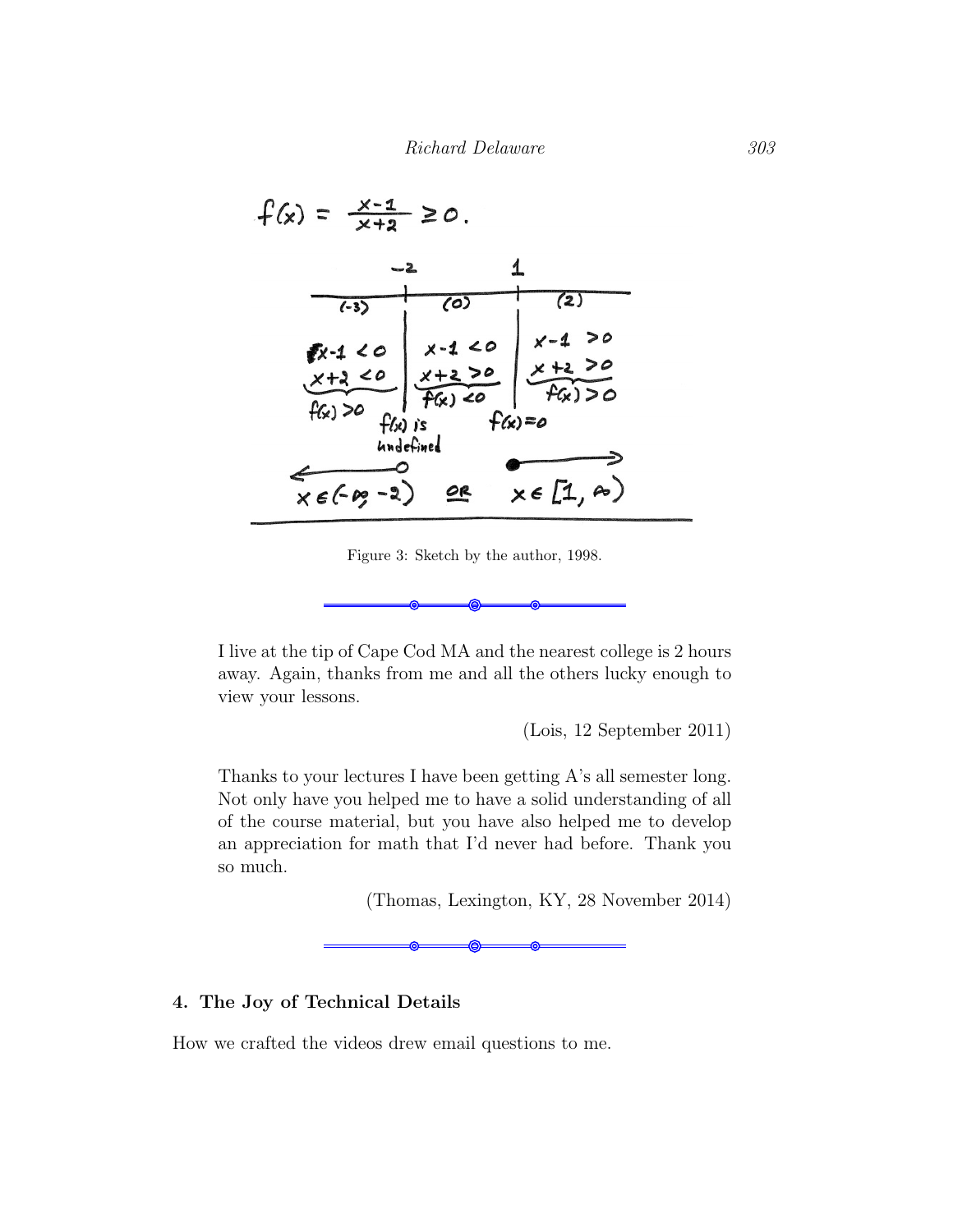My name is Asger. I am a graduate student at Aarhus Engineering College in Denmark, and for some time I have had the ambition to create educational videos instructing undergraduate students in various engineering-related subjects as well as mathematics... Then I had the great pleasure of stumbling on a video of yours, where you demonstrate the irrationality of the square root of two. [From the X-Y Files video.]

In this video you use a camera that films vertically down, whilst you write on a simple piece of paper, as one might write on blackboard (or whiteboard even). This technology is precisely what I have been looking for...

Does that piece of equipment have a name? Might one purchase such a piece of equipment from a reputable vendor? Or must one fashion it oneself from a camera and a tripod of some sort?...

Best Regards,

(Asger, B.Eng, Aarhus, Denmark, 28 March 2016)

... you are our online video HERO!!! How do you record yourself in front of your calculations? Are you using ELMO? or a regular video camera? Are you using a green screen to record yourself? How do you assemble your presentation? We are dying to use this in our online teaching. Can we do this in Camtasia? Inquiring minds want to know! Thank you so much. Hope you are well.

(Michaelann, MA.Ed, CMA (AAMA), Instructor, Medical Assisting, 24 February 2017)



We recorded the videos in a studio on campus with two cameras.

One camera was directly in front of me as I sat at a desk. Behind me was a "blue" screen on the wall so that my PowerPoint slides could be superimposed electronically as background when I introduced sections and titles. On a monitor placed nearby I could see what was appearing and used a keyboard to move through the slides myself. It was important to me that I controlled everything affecting the pace of the lecture. The other use of this front camera once I began the lectures, was to place a reduced image of me writing in the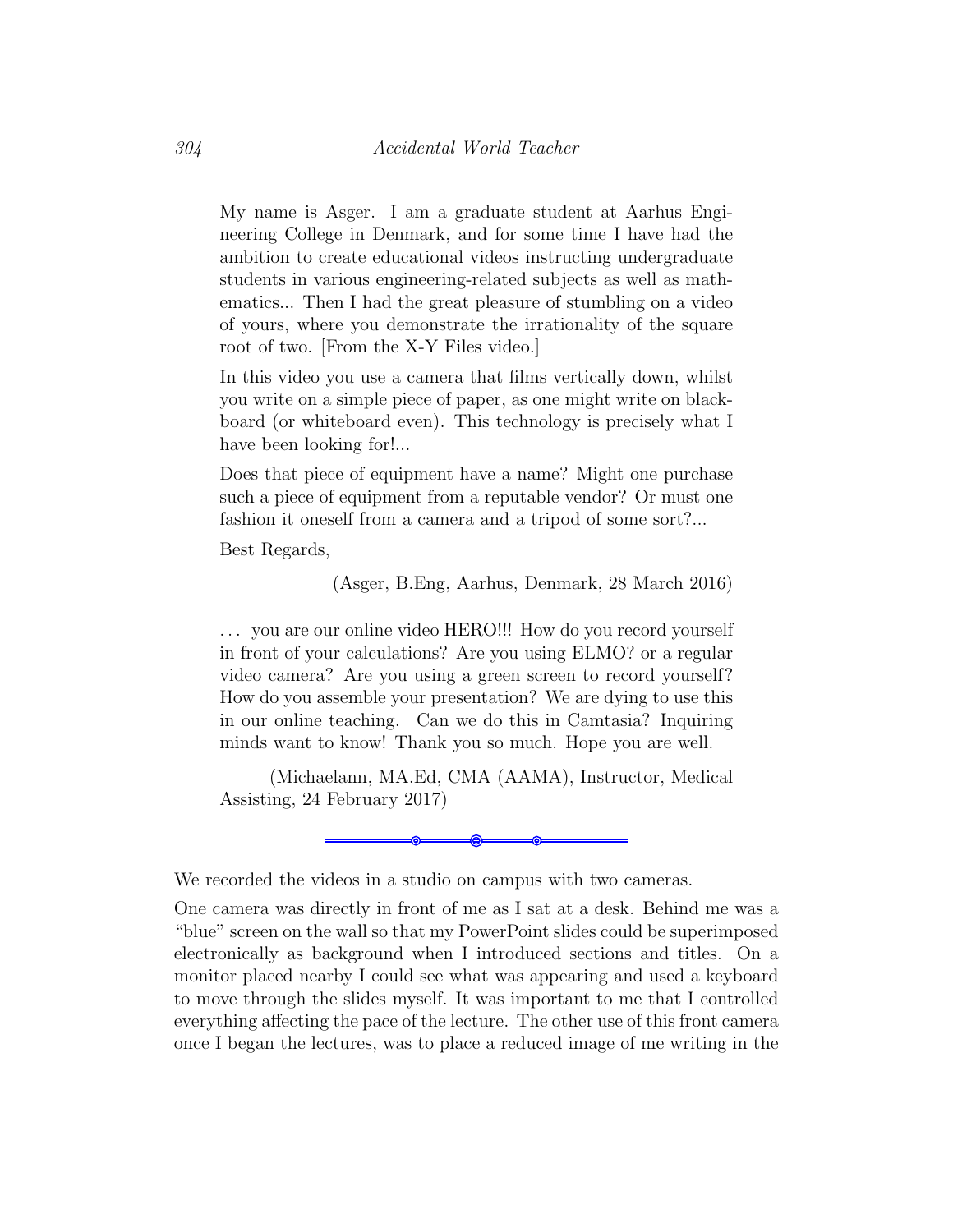lower right corner of the screen, because everyone agreed it would engage viewers. That image would fade out when I started to write over myself.

A second camera was attached to a pipe vertically above me, focused down on the page. This was the most important camera placement, it seemed to me, to preserve the intimacy I tried to capture. My intent was that viewers should feel as though they were peering over my shoulder.

I used pads of matte light-tan or gray paper, which I had made up at an office supply store. I wanted sheets thick enough to absorb the pen's ink and be easy to tear off the pad. I used standard dry-erase or overhead transparency marker pens. What you don't see on the videos is that I had another blank pad out of view nearby, as well as lots of other pens so I would never run out, because stopping and starting again disturbs the flow of the lecture.

Most importantly, I had already thought through and written up the lectures beforehand, exactly as they appear when I write them on the video. These previously-written and carefully drawn sheets lay just above the pad on the desk, also out of sight of the cameras. Since I was just copying my own work, I was left free to concentrate on what I was saying as I wrote, reducing enormously the number of verbal errors.

### Two Reviews

I think each (video) showed that a great deal of thought and preparation had gone on before filming. The placement of the material on the writing tablet, the associated discussion, and the examples chosen to make particular points were thoroughly thought through.  $[R]$ ... has a strong voice with enough variation and tonal accents to make his discussions easy to listen to for students (versus a monotone type voice). He is careful in his use of mathematical language, and he usually makes an important comment at just those places where students have difficulties or are likely to miss important conceptual ideas. His writing is very clear and easy to read. His sketches of graphs are well done, and he has tried whenever possible to introduce visuals into the lectures. I also thought his numerous historical references were very interesting. [R] pays attention to details and rarely misspeaks - quite an accomplishment when one realizes this project involves 40 some hours of tape. . .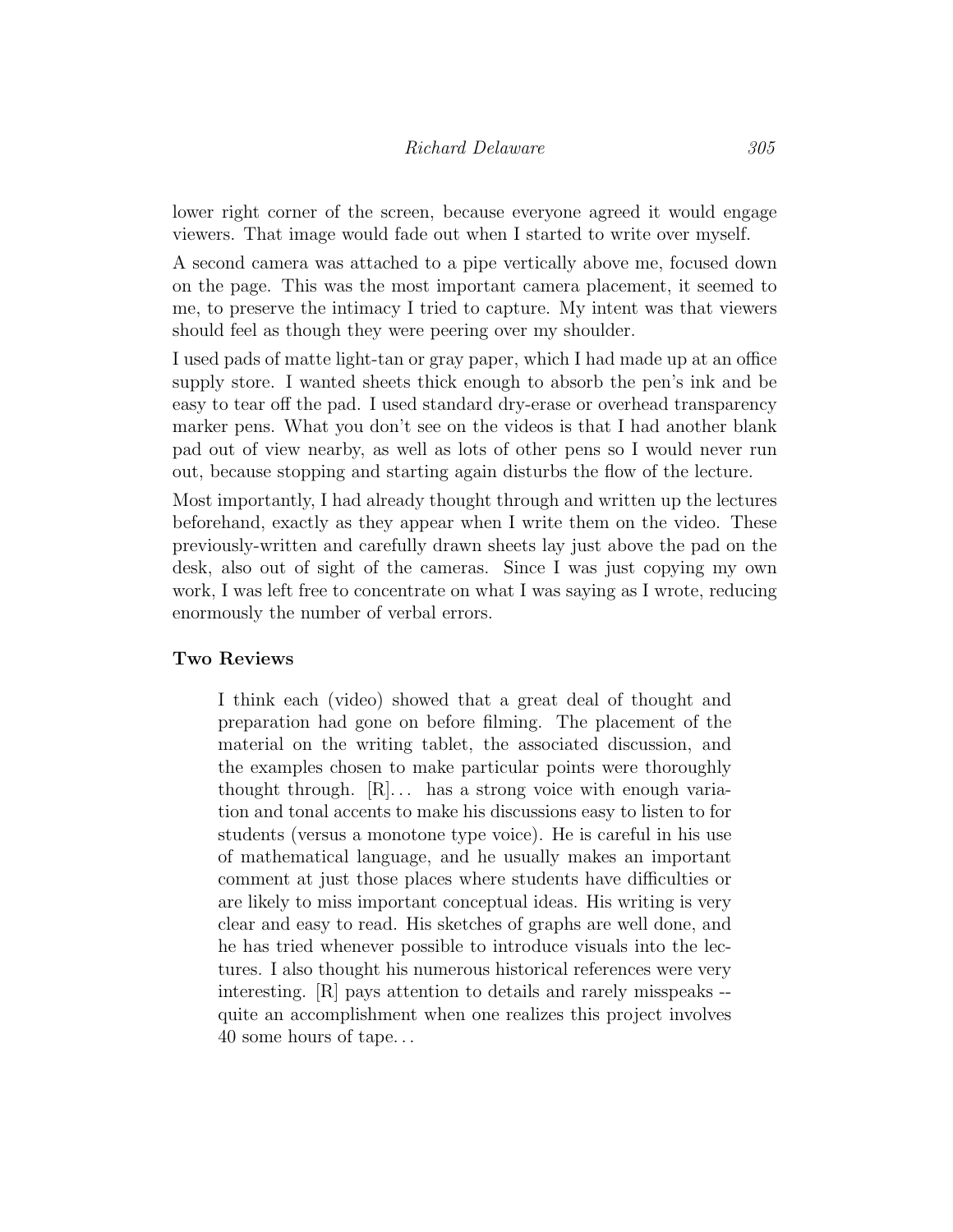Watching this gave me a real sense of the advantage of having a qualified mathematician teaching college algebra. His cheerful demeanor and sense of humor should help him to bridge the gap created by the medium. . . students will relate well to some of his common expressions such as calling a fact "handy" or saying that some result or simplification "makes us happy." It is easy to see how he has earned a reputation as an effective teacher.

Joe Yanik & Elizabeth Yanik, Professors of Mathematics, Emporia State University, Emporia, Kansas, Summer 1999

 $\dots$  the video tapes are excellent...  $[R] \dots$  is an outstanding lecturer and is exceptionally well-organized. . .

There are several specific things that I like about this course which should be mentioned. The first point that I would like to make is that the graphing calculator is used in appropriate places and in appropriate ways. It is not a crutch, but rather an instrument to enhance the learning process. In particular,. . . at several places, some ways of getting around certain limitations of graphing calculators are carefully spelled out.

A second point that I would like to make is the use of the "stop tape" feature. This is clearly a good idea. In particular, at a number of places the students are given a problem and then they are to work on the problem during a stop tape segment. After the stop tape segment, one way of doing the problem is then shown on the tape. This cannot help but get the students involved and more interested.

A third point that I would like to make is that the historical references made during the tape are quite informative and I am sure that many students will be "turned on" by the knowledge that mathematics has a history and was done by people. Too often mathematics, especially college algebra, is presented as though it is material that fell out of the sky. . .

. . . this is an excellent course and I am impressed with the work that has gone into its creation.

John Beem, Professor of Mathematics, University of Missouri, Columbia, Missouri, Summer 1999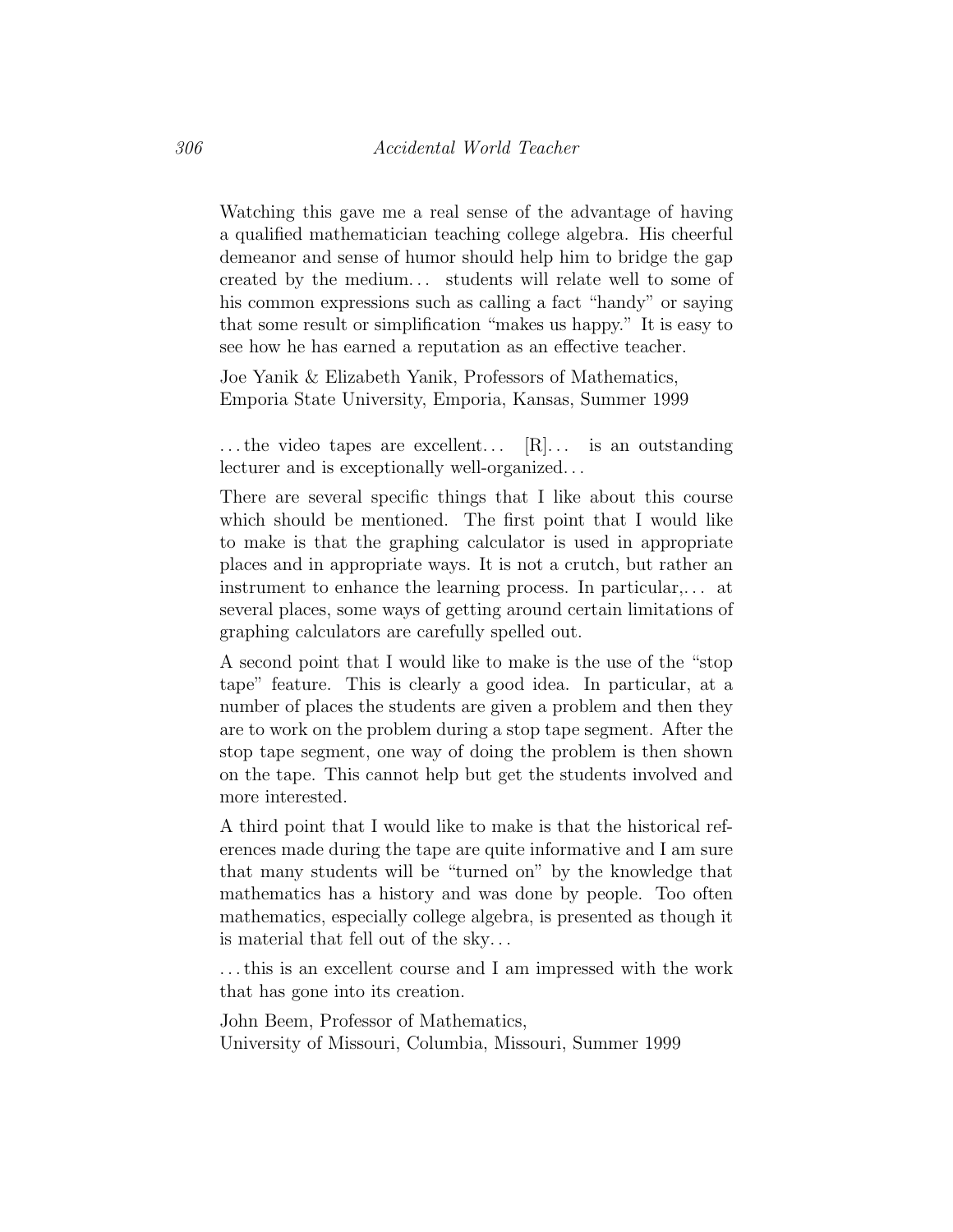#### 5. Calculus I onto Video

After 2004 discussions, in 2005 through August, I likewise recorded with the UMKC Interactive Video Network an entire Calculus I course on about twenty-nine hours of video for the "VSI Calculus Project," recipient of a grant from the Chancellor's Fund for Innovation. In the Final Report, Glen Jacobs, Director of the UMKC Center for Academic Development, wrote:

Our partnership in this project with Dr. [D] from the Department of Mathematics and Statistics has been very rewarding. As he has demonstrated in past projects working with us, Dr. [D] is a true professional who wants every student to meet high standards in math.

The reference text was "Calculus (Early Transcendentals version)," 8th Edition, by Anton, Bivens, and Davis, 2005, Wiley.

In Figure [4](#page-13-0) from the videos we illustrate what it means to say a function "grows without bound" up or down as its domain value x approaches the number zero from either side.



<span id="page-13-0"></span>Figure 4: Sketch by the author, 2005.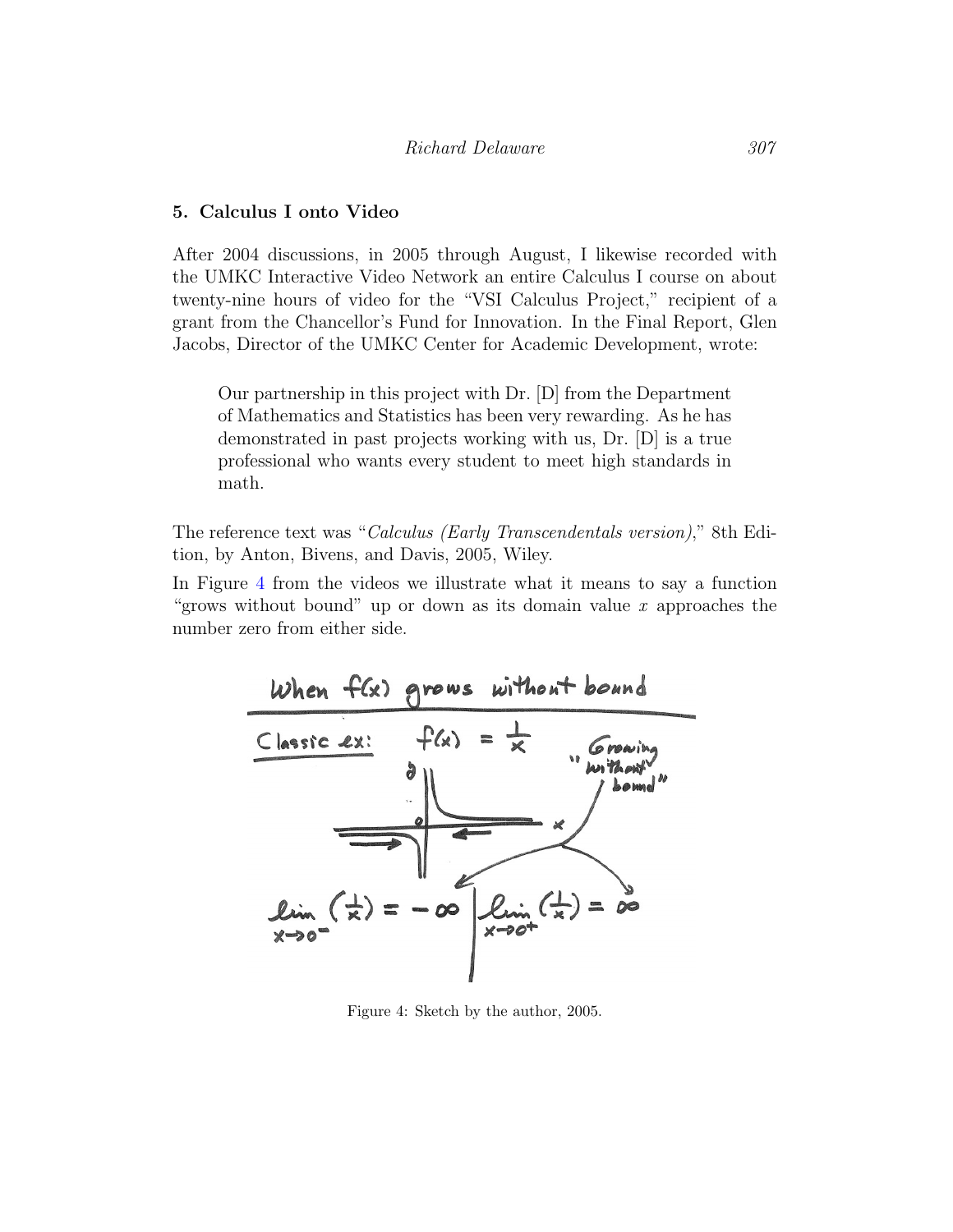In Figure [5](#page-14-0) we demonstrate how differential calculus enables us to find where the graphs of functions have peaks (local maxima) and valleys (local minima).



<span id="page-14-0"></span>Figure 5: Sketch by the author, 2005.

Figure [6](#page-14-1) shows how integral calculus enables us to find the area between two curves.



<span id="page-14-1"></span>Figure 6: Sketch by the author, 2005.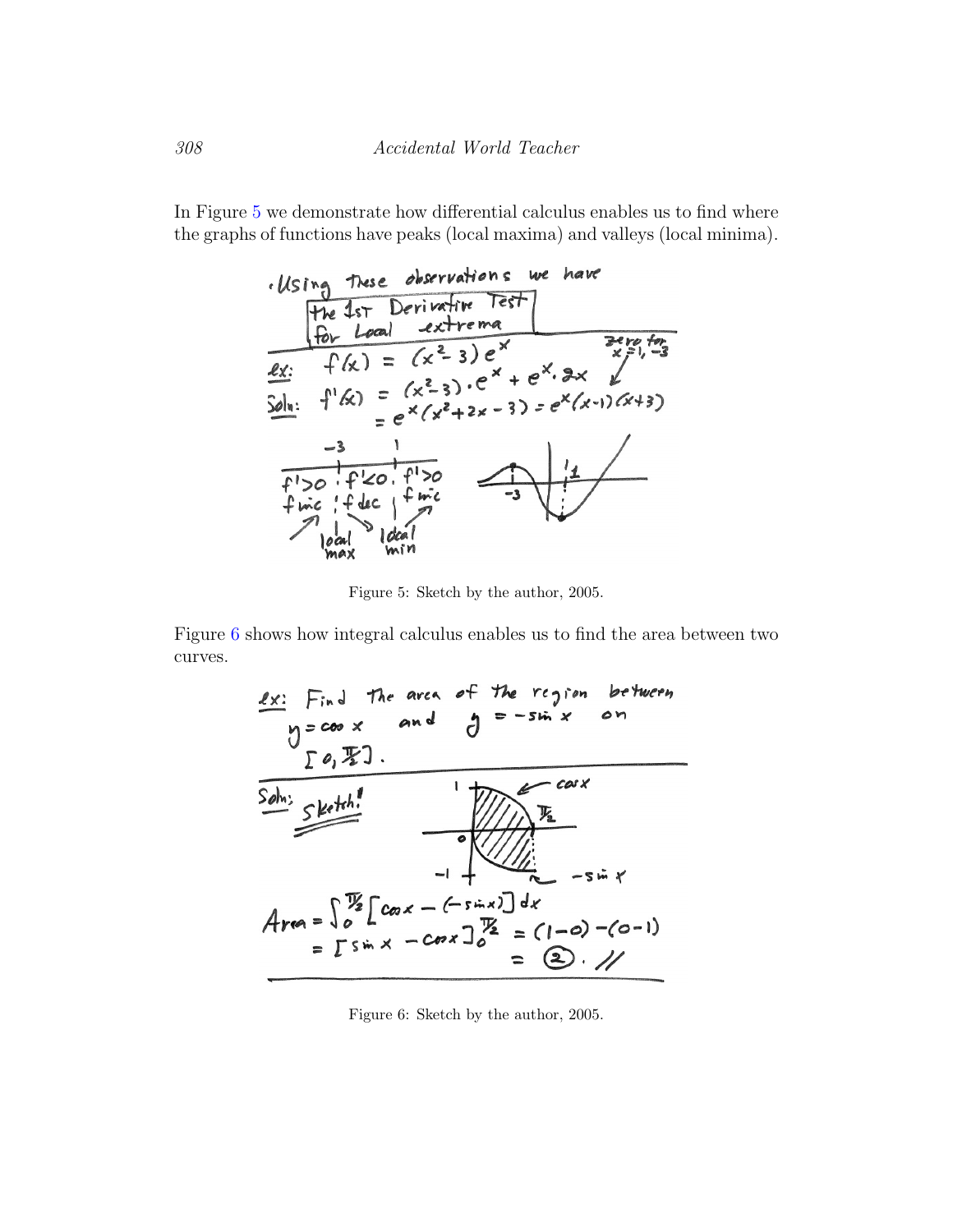Visualization, visualization, visualization--that is the key, in my humble opinion, to truly understanding calculus--and you provide that handsomely.

Thank you. Math nerd in Portland, Oregon,

(Nick, 1 August 2010)

Your video lectures have made me love calculus which I previously feared. (Honestly, I am not kissing your arse...)... Your style of teaching has "infected me" and I want to be just like you (I know it sounds cheesy but that's an honest truth).

(Zrrobhertts, London, England, 8 and 16 August 2010)

### 6. More Joy of Technical Details

At each recording, a so-called window burn video tape was created and handed to me as I left. This was an entire day's session, often up to three hours, with an embedded time code running across (*burned onto*) the bottom of the screen when played. A VCR and monitor had been installed in my department office. There I would spend hours reviewing the tape second by second to pinpoint for the technician where sections should begin and end, and precisely locate errors to be corrected later, either by him (deleting the audio of my incorrect verbal remark, obscuring something I incorrectly wrote, and so on), by me recording a voiceover, or in the worst case re-recording a segment at our next session. I sent him my notes within a week. A few typical or amusing examples of audio or video fixes were:

I mistakenly say "One over  $x - 2$ " instead of "One over  $x + 2$ ." Delete the audio of  $x - 2$ . I fail to write the word "exist" after I write "one-sided limits." Please add that word.

Delete the audio "uh".

My stomach growls loudly.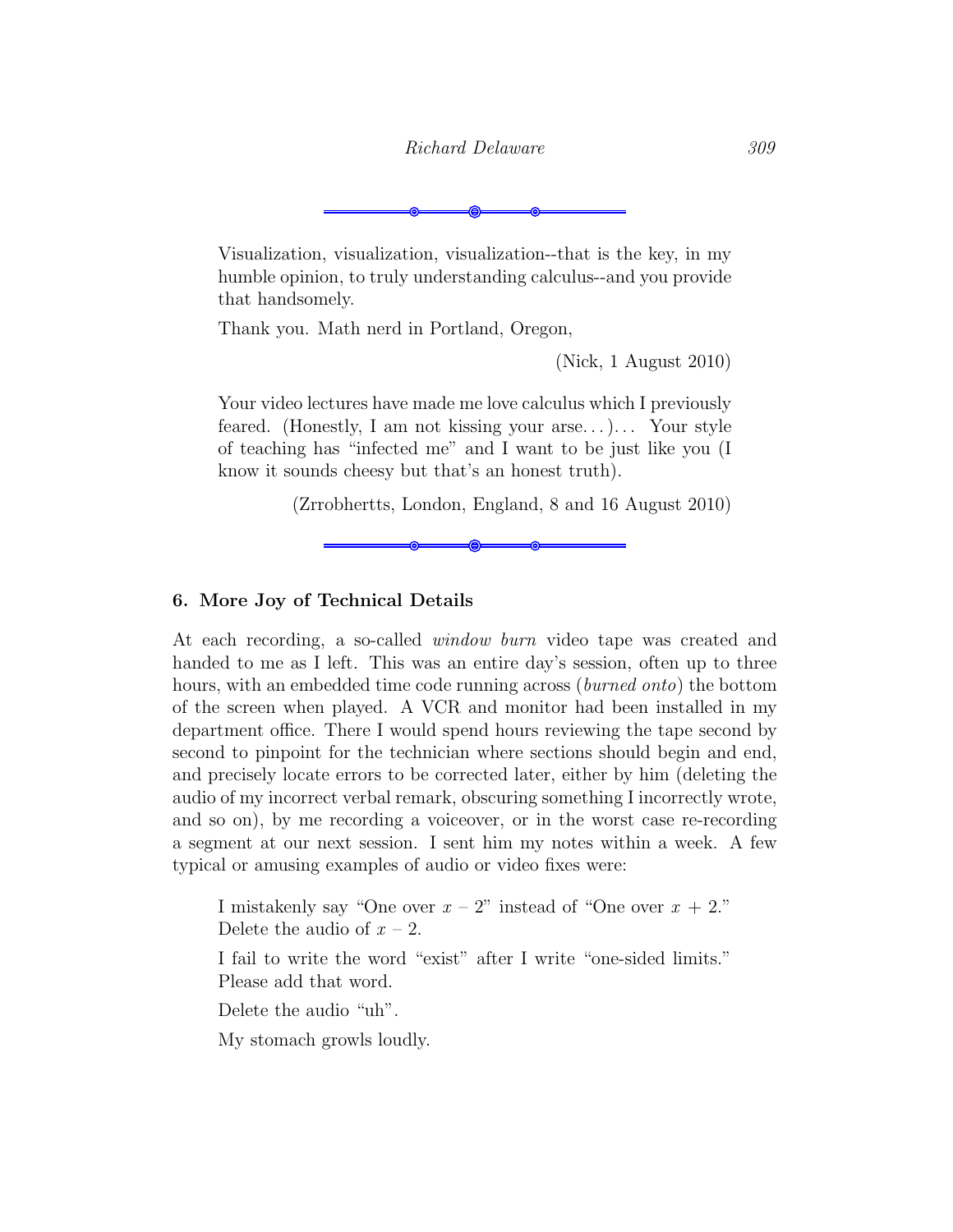Stop at the end of this bullet point, just after I draw my two little lines //, and before I begin to babble.

I gurgle.

I suppress a burp.

Is my whistle on the word "quickly" a problem?



Figure 7: The author recording Calculus 2005. Photo by Sonny Painter, UMKC.

## 7. Posted on YouTube

Four years later in May 2009, UMKC posted both video courses on its YouTube Channel. Our Information Services Associate Director, Vishal Kurup, wrote in January 2016:

[R]'s videos on UMKC's YouTube channel, something I worked with him on importing, have drawn rave reviews and shine a positive light on both UMKC and the University of Missouri as a whole.

[Course - College Algebra with Professor Richard Delaware - YouTube](https://www.youtube.com/playlist?list=PLDE28CF08BD313B2A) [Course - Calculus I with Professor Richard Delaware - YouTube](https://www.youtube.com/playlist?list=PLF5E22224459D23D9)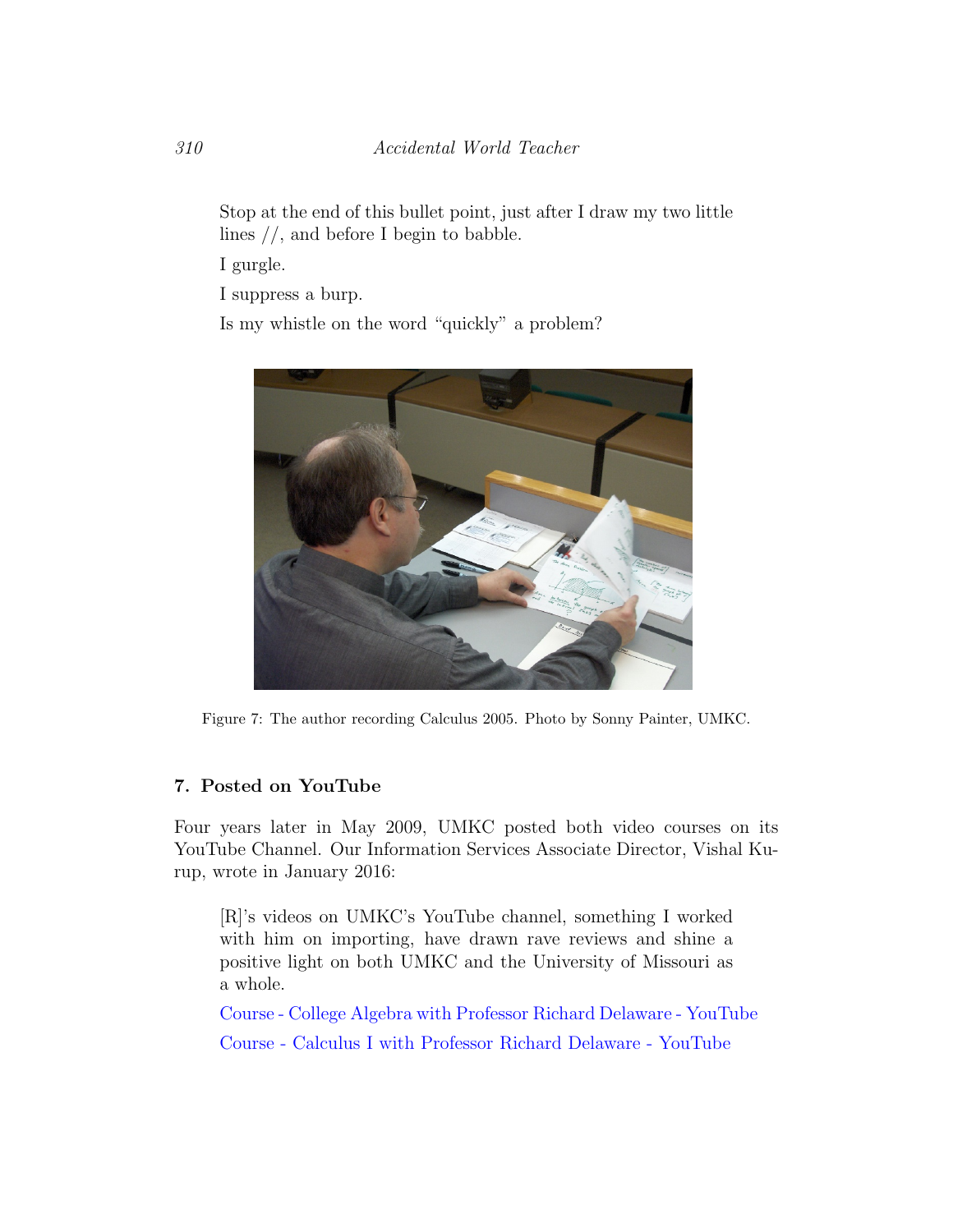

Figure 8: The author recording Calculus, 2005. Photo by Sonny Painter, UMKC.

Each video series has now been viewed hundreds of thousands of times - the first Calculus I video, "Functions: A Review of Precalculus," in fact over one million times. It is clear that UMKC has had a sizable impact on the world through these videos. I'm proud to have been a part of that.

I just wanted to thank you for being my teacher without realizing it, and for putting those free videos out there for people like me... You are my hero!

Sincerely,

(Felicite, 27 July 2013)

Sir, by your diligent work and efforts someone in India got immensely benefited, which can never be paid off. . . thanks,

(Amit, 23 March 2014)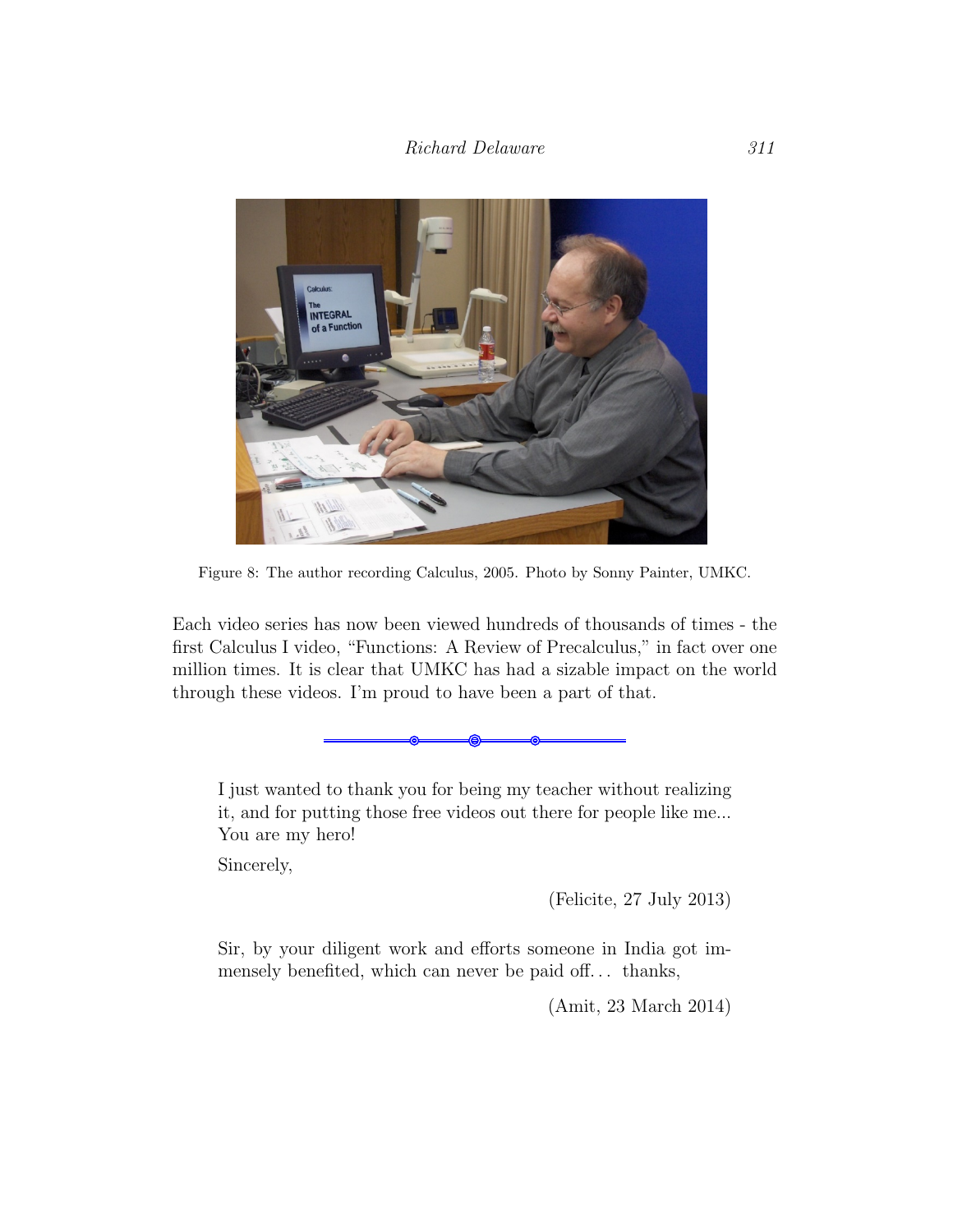Well you were never officially "my" professor, but I feel like you were!

Thanks professor and hope you are well.

(Steve, 5 June 2018)

Thank you again for your excellent lectures. . . I love math now thanks to you... you are in my prayers always with as much gratitude as I hold for professors I have studied with "in the flesh".

(Mary, 26 July 2019)

Not so many emails arrive these days, just a trickle. Yet the accidental world teacher in me smiles at each one.

#### 8. Pandemic Voices

This is a fan letter. I am half way through your video on Algebra. I think you are the best teacher ever. On behalf of the millions of people on YouTube who have watched your video, thank you.

I am a freshman at UW-Madison. I am also from China. . . your lectures enlightened me. As if I have been under the water for years and breathe fresh air for the first time. I love math now.

I wish you well during this pandemic, and continue to enlighten students around the world.

(Siwei, 13 September 2020)

My name is David I'm a student from Medellin, Colombia, and I'm on university studying engineering (Universidad Pontificia Bolibariana). In high school I did not have math teacher for the last 2 years, so university has been pretty rough, but thanks to your course of calculus I was able to understand the concepts in a way I did not know was possible. I just want to say thank you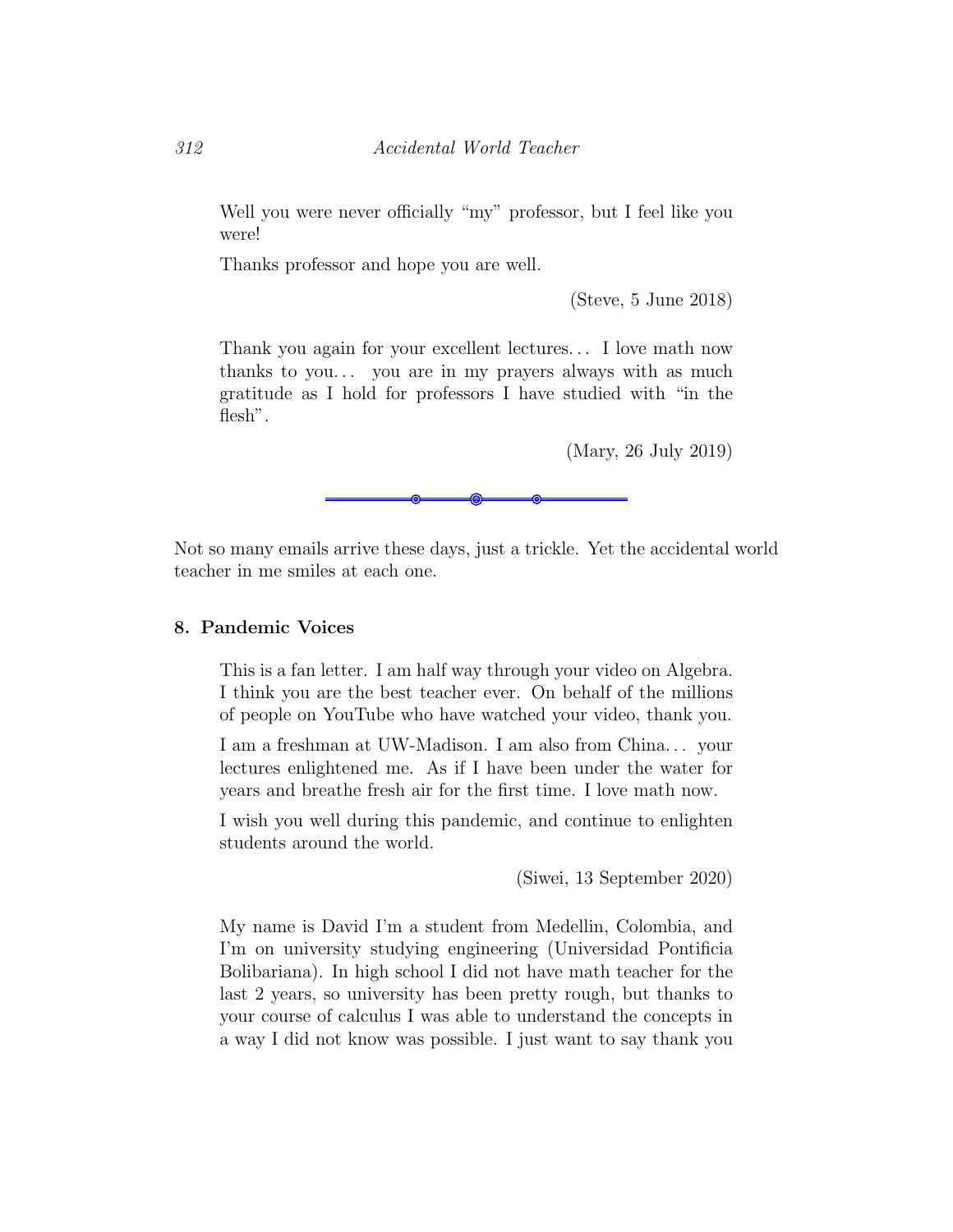for your work. It has helped me a lot like no other teacher I have met.

(David, 24 September 2020)



## 9. Emails from around the world

The following is a list of Countries/Nations from which I have been emailed directly.

| Afghanistan            | Morocco                                  |
|------------------------|------------------------------------------|
| Angola                 | New Zealand                              |
| Argentina              | Nigeria                                  |
| Australia              | Norway                                   |
| Boznia and Herzegovina | Oman                                     |
| Brazil                 | Pakistan                                 |
| Canada and Quebec      | Palestine (West Bank)                    |
| China                  | Philippines                              |
| Colombia               | Romania                                  |
| Denmark                | Saudi Arabia                             |
| Ecuador                | Seminole Tribe of Florida                |
| England/United Kingdom | Seychelles                               |
| Ethiopia               | Singapore                                |
| France                 | Somalia                                  |
| Germany                | South Africa                             |
| Greece                 | Spain                                    |
| Guyana                 | Sri Lanka                                |
| Hungary                | Sweden                                   |
| Iceland                | Switzerland                              |
| India                  | Taiwan                                   |
| Iraq                   | Thailand                                 |
| Ireland                | Turkey                                   |
| Israel                 | United States of America and Puerto Rico |
| Jamaica                | Zambia                                   |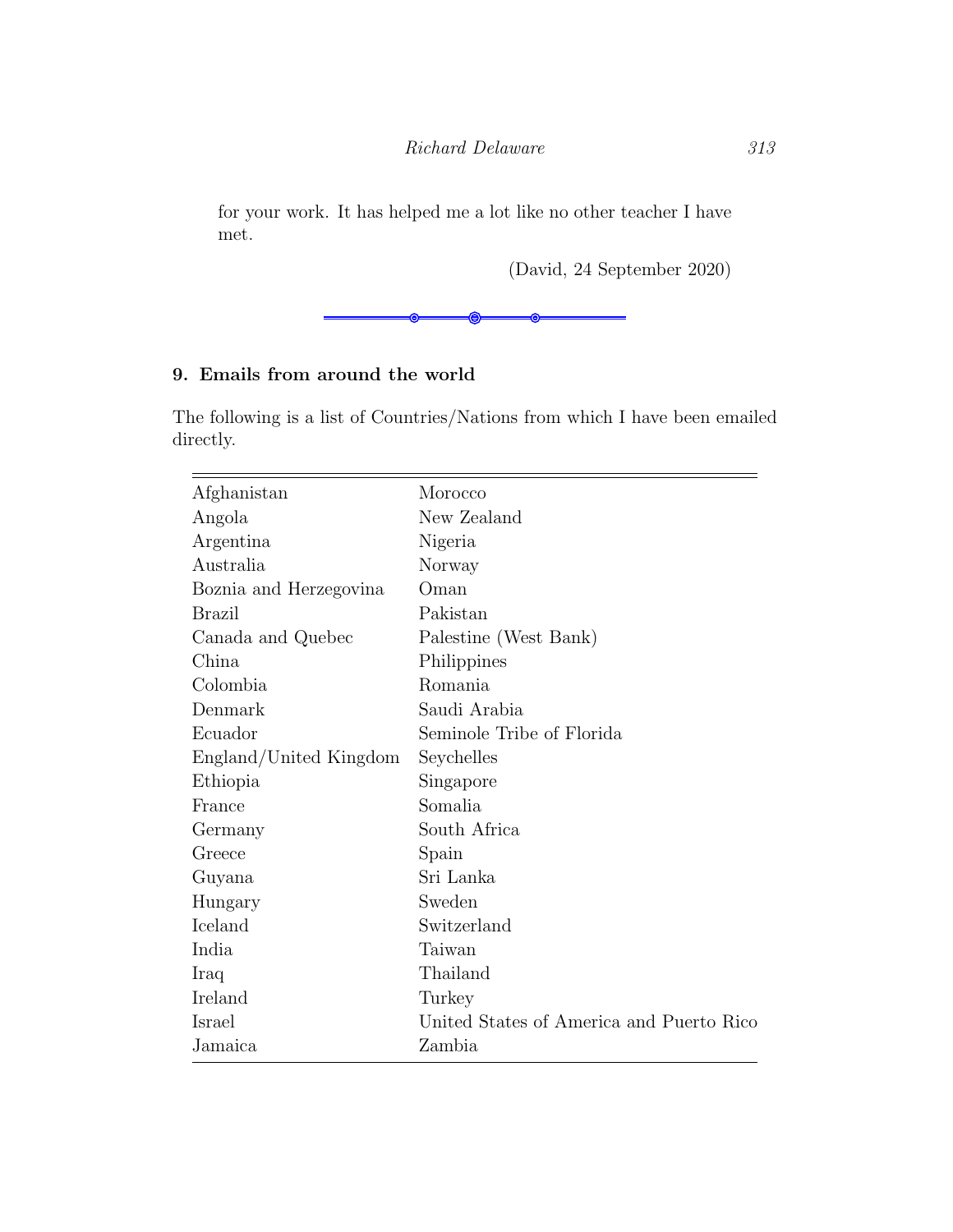### 10. Epilogue – World Voices

I'm 19 years old and I study at the university of mathematics of Uberlândia (in Brazil).

 $(Fábio, 14 November 2009)$ 

I'm a student at Politehnica University of Bucharest, Romania. With respect,

(Iulia, 6 September 2010)

I am an international student from Bosnia and Herzegovina. Kind Regards from

(Amela, 12 April 2011)

With thanks from Iceland,

 $(Ómar, 19 April 2011)$ 

Regards, Soca, Angola, Africa

(Soca, 25 September 2011)

I would like to introduce you and your videos to Taiwanese and Chinese. Have a great day,

(Suei, 2 August 2012)

You might have heard about Somali, and that is where I'm coming from, but now I'm living in South Africa and willing to study Industrial Engineering.

Thank you.

(Ahmad, 13 October 2012)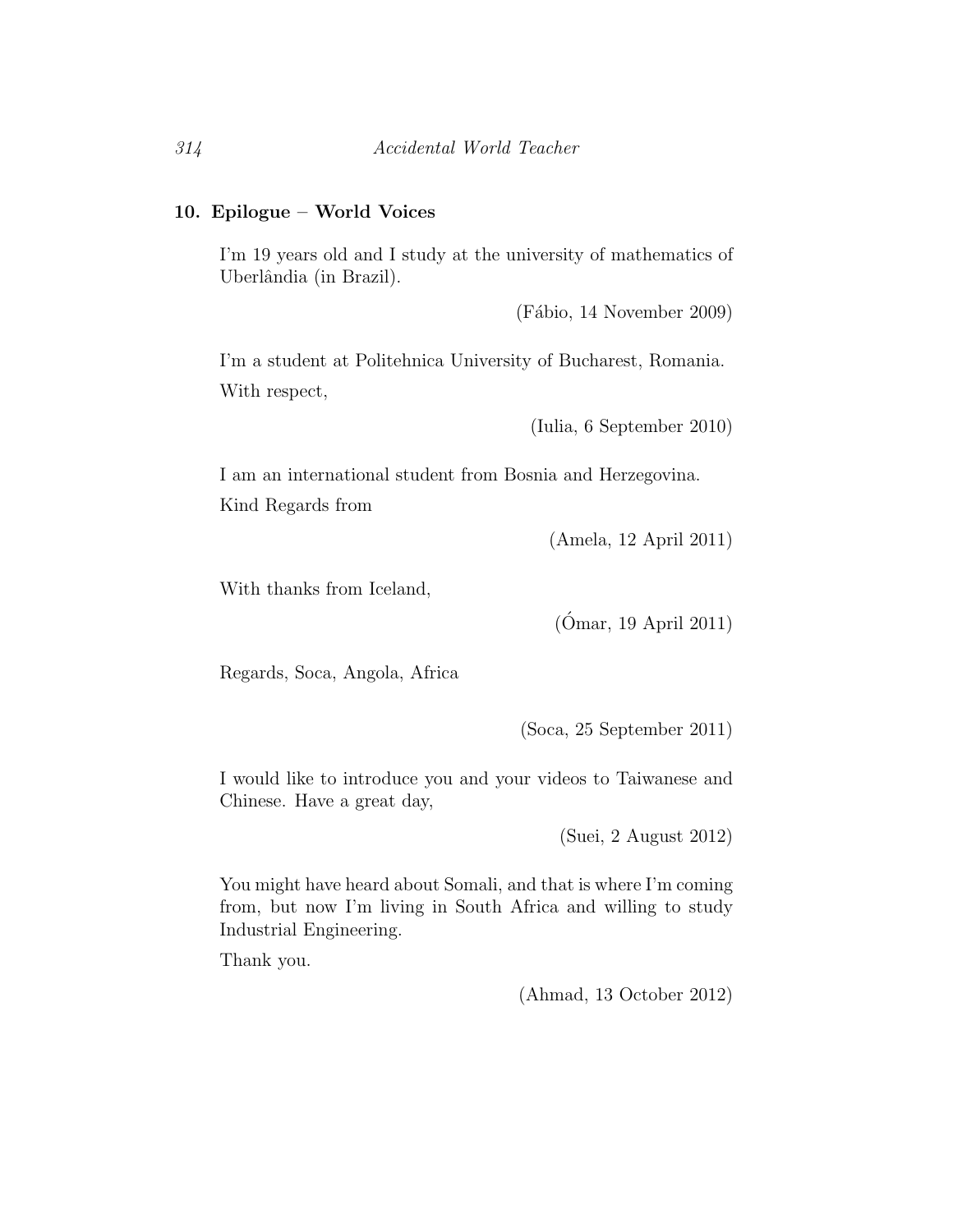Al Salam alaikum (peace upon you).

My name is Adel, i am from Palestine - west bank,

(Adel, 15 November 2012)

My name is Ali. I am a senior and study at the American University of Afghanistan in Kabul. Regards,

(Ali, 11 February 2013)

Kind regards, Switzerland

(Ilian, 2 March 2013)

My name is Sikiru from Nigeria in west african region.

(Sikiru, 12 August 2013)

My name is Esat. I'm a student of Economics at Middle East Technical University (METU) in Turkey.

(Esat, 14 September 2013)

I am a math professor in Ecuador. Take care!

(Omar, 8 October 2013)

Greetings from Puerto Rico!

(Julian, 3 January 2015)

I am a math instructor. I teach college algebra, and calculus courses at University of Hargeisa, Somaliland. Thank you.

(Ahmed, 17 January 2015)

This is Mukuka from Zambia in Africa. Warm regards,

(Mukuka, 4 October 2016)